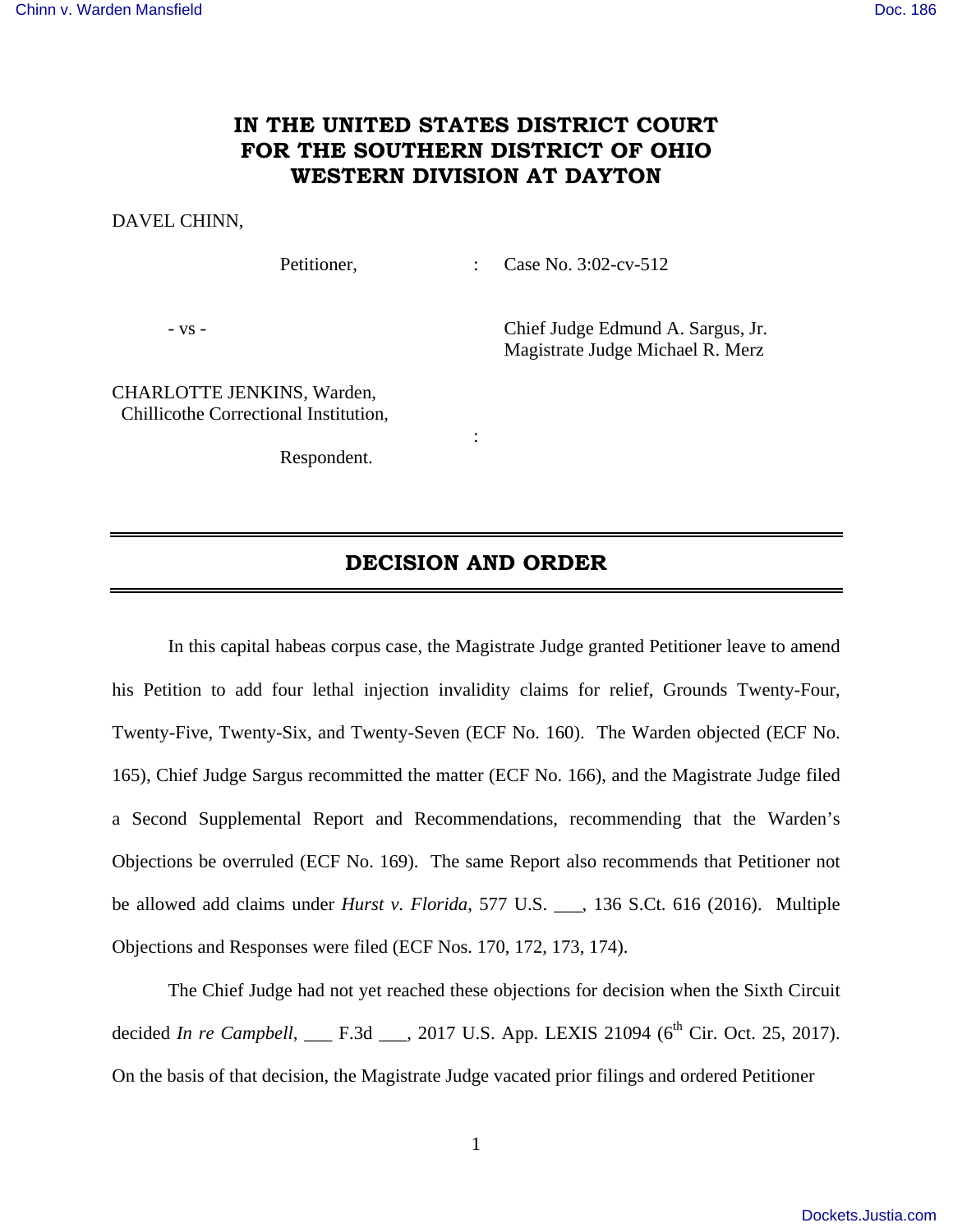to show cause . . why, in light of *Campbell*, the Court should not deny leave to add lethal injection invalidity claims to this habeas corpus case, particularly in light of the pendency of *In re Ohio Execution Protocol Litig.*, Case No. 2:11-cv-1016, in which Mr. Chinn is a Plaintiff.

(Entry, ECF No. 182, PageID 10241.) Petitioner has timely responded (Response, ECF No. 183), and the Warden has replied to the Response (ECF No. 185)

 Chinn first argues that his lethal injection invalidity claims remain cognizable under Adams v. Bradshaw, 826 F.3d 306 (6<sup>th</sup> Cir. 2016).<sup>1</sup> Chinn relies on *Davis v. Warden*, No. 2:10cv-107, 2017 U.S. Dist. LEXIS 16152 (S.D. Ohio Oct. 2, 2017). *Davis* follows the logic adopted by the undersigned in a number of cases<sup>2</sup> that *Adams III* recognizes a category of lethal injection invalidity claims which are still cognizable in habeas corpus despite *Glossip v. Gross,* 135 S.Ct. 2726 (2015), and *In re: Tibbetts*, 869 F.3d 403 (6<sup>th</sup> Cir. 2017). But *Davis* was decided October 2, 2017, before *Campbell* was handed down.

 Chinn next argues *Campbell*'s statements related to cognizability "are entitled to little, if any, precedential weight [because] [a] dismissal under § 2244(b) is not a decision on the merits of the underlying claims." (ECF No. 183, PageID 10244). This argument runs against the obvious intent of the Sixth Circuit in *Campbell* to clarify the cognizability question:

> Campbell maintains that his current claims are properly raised in a habeas proceeding. Because the law on this subject is not clear and has been the subject of several recent, published decisions by this Circuit and the Supreme Court, we pause at the outset to clarify the standard.

*In re Campbell,* 2017 U.S. App. LEXIS 21094, \*5. And as the *Campbell* court also notes, the

 $\overline{a}$ 

<sup>&</sup>lt;sup>1</sup> There are three published opinions of the Sixth Circuit in Stanley Adams' habeas corpus case: *Adams v.* Bradshaw, 644 F.3d 481, 483 (6<sup>th</sup> Cir. 2011); *Adams v. Bradshaw*, 817 F.3d 284 (6<sup>th</sup> Cir. March 15, 2016); and *Adams v. Bradshaw*, 826 F.3d 306 (6th Cir. June 13, 2016), *cert. den. sub. nom. Adams v. Jenkins*, 137 S. Ct. 814, 106 L. Ed. 2d 602 (2017), referred to herein as *Adams I, Adams II*, and *Adams III* respectively.

 $2$  Including in the Second Supplemental Report and Recommendations (ECF No. 169) in this case.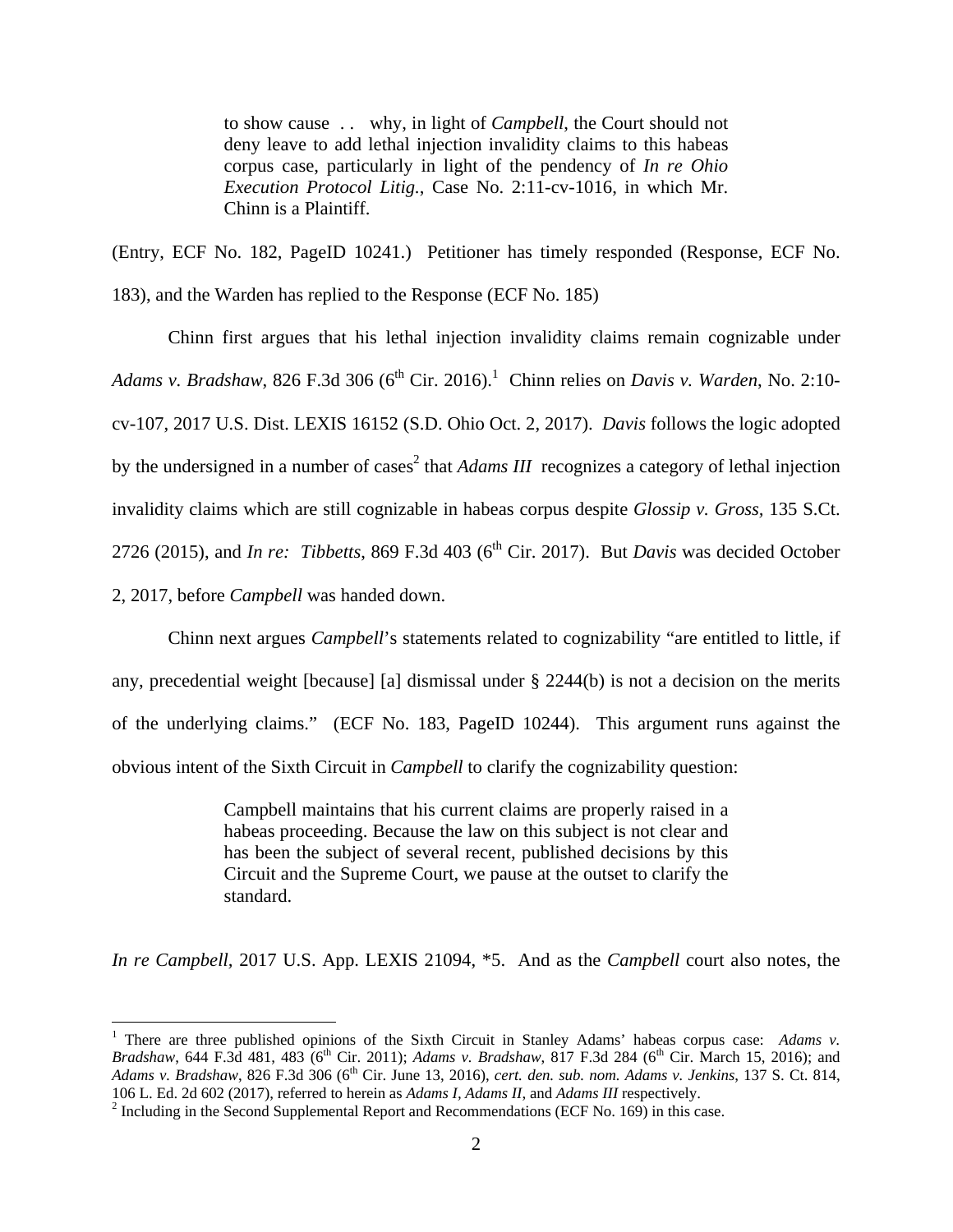language this Court had been relying on from *Adams III* was itself dictum because the *Adams*  court held against the petitioner on the merits.

Davel Chinn is a plaintiff in *In re: Ohio Execution Protocol Litig*., Case No. 2:11-cv-1016 (the "Protocol Case"). That case seeks to permanently enjoin Ohio from executing him and most other Ohio death row inmates under its current lethal injection protocol, which was adopted October 7, 2016. That protocol has already been the subject of extensive litigation, *e.g.*, *In re: Ohio Execution Protocol Litig. (Phillips, Tibbetts, & Otte)*, 2017 U.S. Dist. LEXIS 11019 (S.D. Ohio Jan 26, 2017), rev'd, 860 F.3d 881 (6<sup>th</sup> Cir. June 28, 2017)(*en banc*); *cert den. sub nom. Otte v. Morgan*, \_\_\_ U.S. \_\_\_, 2017 WL 3160287 (July 25, 2017); *In re: Ohio Execution Protocol Litig. (Otte),* 2017 U.S. Dist. LEXIS 145432 (S.D. Ohio Sept. 8, 2017); *In re: Ohio Execution Protocol Litig. (Campbell & Tibbetts),* 2017 U.S. Dist. LEXIS 182406 (S.D. Ohio Nov. 3, 2017).

A civil rights action under 28 U.S.C. § 1983 offers the capital litigant many advantages over a habeas corpus action. Among other things, it is not subject to the second-or-successive limitation or the limits on discovery in habeas corpus. Because it is forward looking instead of focused on what happened in the state courts, it is not limited in the introduction of evidence imposed in habeas by § 2254(d) as interpreted in *Cullen v. Pinholster*, 563 U.S. 170 (2011).

 Even before the Antiterrorism and Effective Death Penalty Act of 1996 (the "AEDPA") vastly increased the procedural restrictions on habeas corpus, the Supreme Court held a district court could not grant release from confinement in a § 1983 action; to do so would frustrate the habeas exhaustion requirements. *Preiser v. Rodriguez*, 411 U.S. 475 (1973). It was in *Nelson v. Campbell*, 541 U.S. 637 (2004), that the Supreme Court first held that a means or method of execution claim could be brought in a § 1983 case, over the objection of state officials who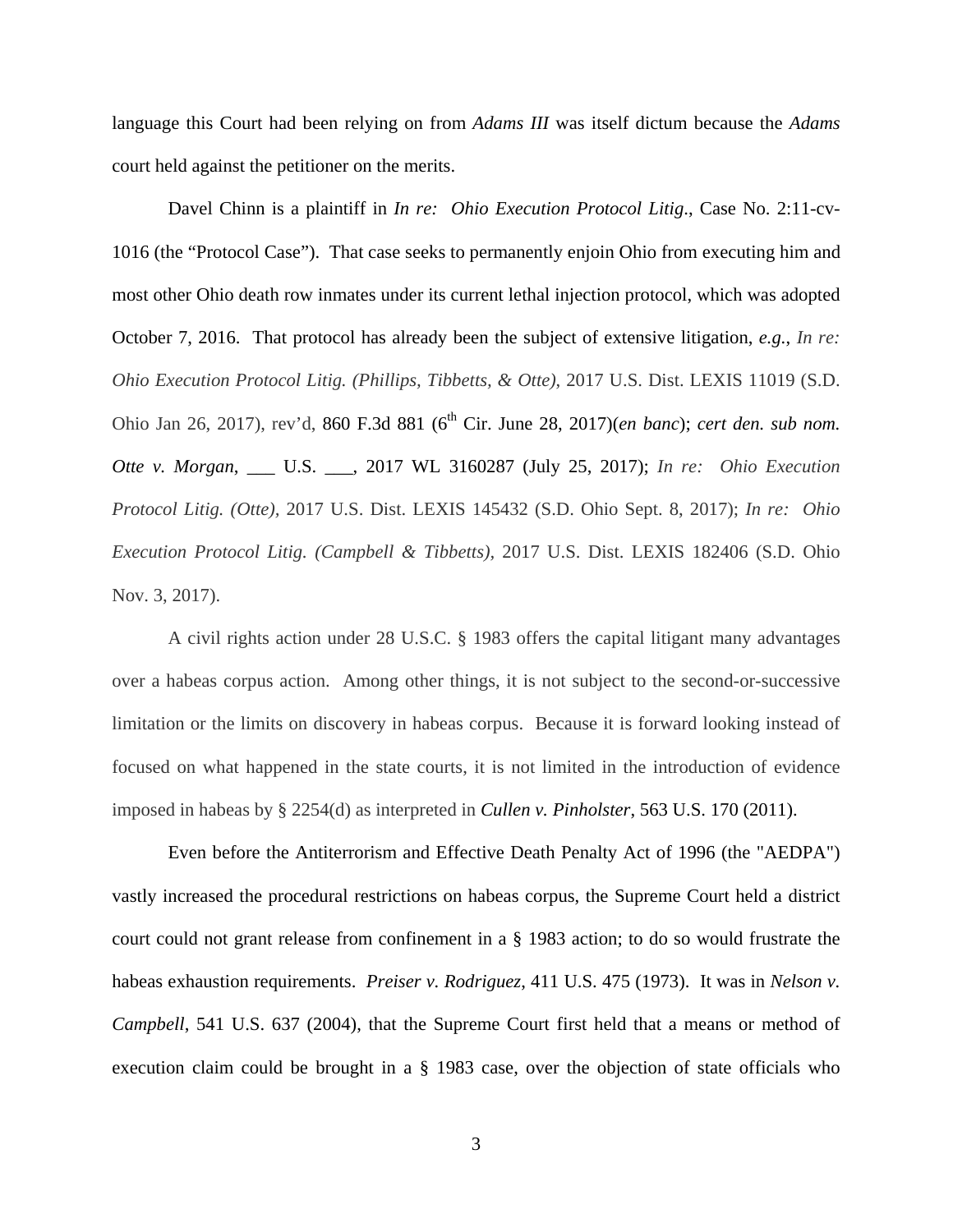insisted that such a claim had to be brought in habeas corpus and which would, in Nelson's case, have been subject to the second-or-successive requirement imposed by the AEDPA. The Court unanimously concluded that, because Nelson's challenge to the method of execution (a vein cutdown procedure) did not challenge his actual death sentence, it could be brought in a § 1983 action.

*Cooey v. Taft*, Case No. 2:04-cv-1156, a § 1983 action which is the direct predecessor of the Protocol Case, was filed December 8, 2004, and references an earlier filing in Case No. 2:04 cv-532 on June 10, 2004, less than a month after *Nelson* was decided. As consolidated in the Protocol Case, *Cooey* remains pending. The same organizations of attorneys who provide representation to plaintiffs in the Protocol Case – the Capital Habeas Units of the Offices of the Federal Public Defender for the Southern and Northern Districts of Ohio and the Ohio Public Defender's Office – also represent most of the capital habeas corpus petitioners in this Court. Thus the litigation context provides maximal opportunities for coordination of strategy. To this Court's eye, those opportunities are never squandered.

 Petitioners' bar has had an apparent strategy for some years to have parallel habeas and § 1983 actions pending simultaneously on behalf of the same inmate and raising substantively parallel claims. Implementation of this strategy has been supported by the series of decisions of the Sixth Circuit in Stanley Adams' habeas corpus case from the Northern District of Ohio. (see footnote 1, supra.)

 In *Adams I* the circuit court held, over Ohio's objection, that a challenge to the method of lethal injection could be brought in habeas corpus as well as in a § 1983 action. That is to say, availability of the § 1983 cause of action did not logically imply the absence of a § 2254 cause of action. Attempting to obey *Adams I*, this Court permitted amendments of capital habeas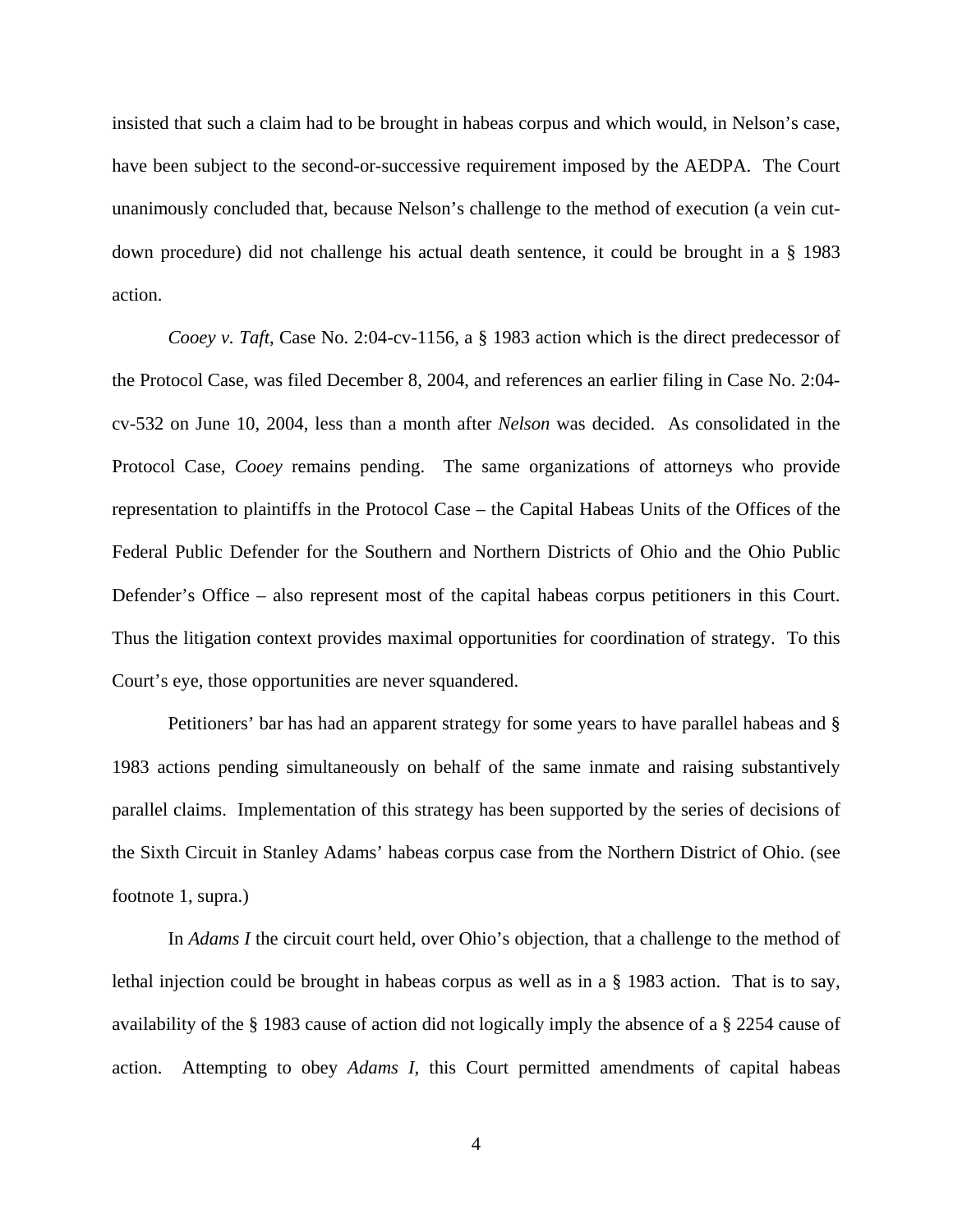petitions to add lethal injection claims and indeed treated those claims as newly arising whenever

Ohio's lethal injection protocol was amended.

Then the Supreme Court appeared to call this Court's practice into question with its decision in *Glossip v. Gross*, 135 S.Ct. 2726 (2015):

> Petitioners contend that the requirement to identify an alternative method of execution contravenes our pre-*Baze* [*v. Rees*, 533 U.S. 35 (2008)] decision in *Hill v. McDonough*, 547 U. S. 573, 126 S. Ct. 2096, 165 L. Ed. 2d 44 (2006), but they misread that decision. The portion of the opinion in *Hill* on which they rely concerned a question of civil procedure, not a substantive Eighth Amendment question. In *Hill*, the issue was whether a challenge to a method of execution must be brought by means of an application for a writ of habeas corpus or a civil action under §1983. *Id.,* at 576, 126 S. Ct. 2096, 165 L. Ed. 2d 44. We held that **a method-of-execution claim must be brought under §1983** because such a claim does not attack the validity of the prisoner's conviction or death sentence. *Id*., at 579-580, 126 S. Ct. 2096, 165 L. Ed. 2d 44.

135 S.Ct. at 2738 (emphasis added). Changing course, this Court concluded the "must be brought" language in *Glossip* precluded what it had been doing under *Adams I*. Then, in *Adams II* as clarified by *Adams III*, the Sixth Circuit decided *Glossip* did not implicitly overrule *Adams I. Adams v. Bradshaw, 826 F.3d 306, 318-21 (6<sup>th</sup> Cir. 2016), <i>cert den. sub nom. Adams v. Jenkins*, 137 S.Ct. 814, 196 L. Ed. 2d 602 (2017). This Court changed course again and recognized lethal injection invalidity claims as cognizable in habeas.

*Campbell* changes the analysis. *Campbell,* like *Tibbetts*, was also before the Sixth Circuit on a second-or-successive transfer from this Court. Interpreting *Glossip*, the circuit court held that

> *Glossip* therefore closed the hypothetical door left open by *Nelson, Hill*, and *Adams II*. No longer can a method-of-execution claim impair a death sentence itself. And since a method-of-execution claim can no longer "attack the validity of the prisoner's conviction or death sentence," a habeas court cannot act upon it. Id. at 2738.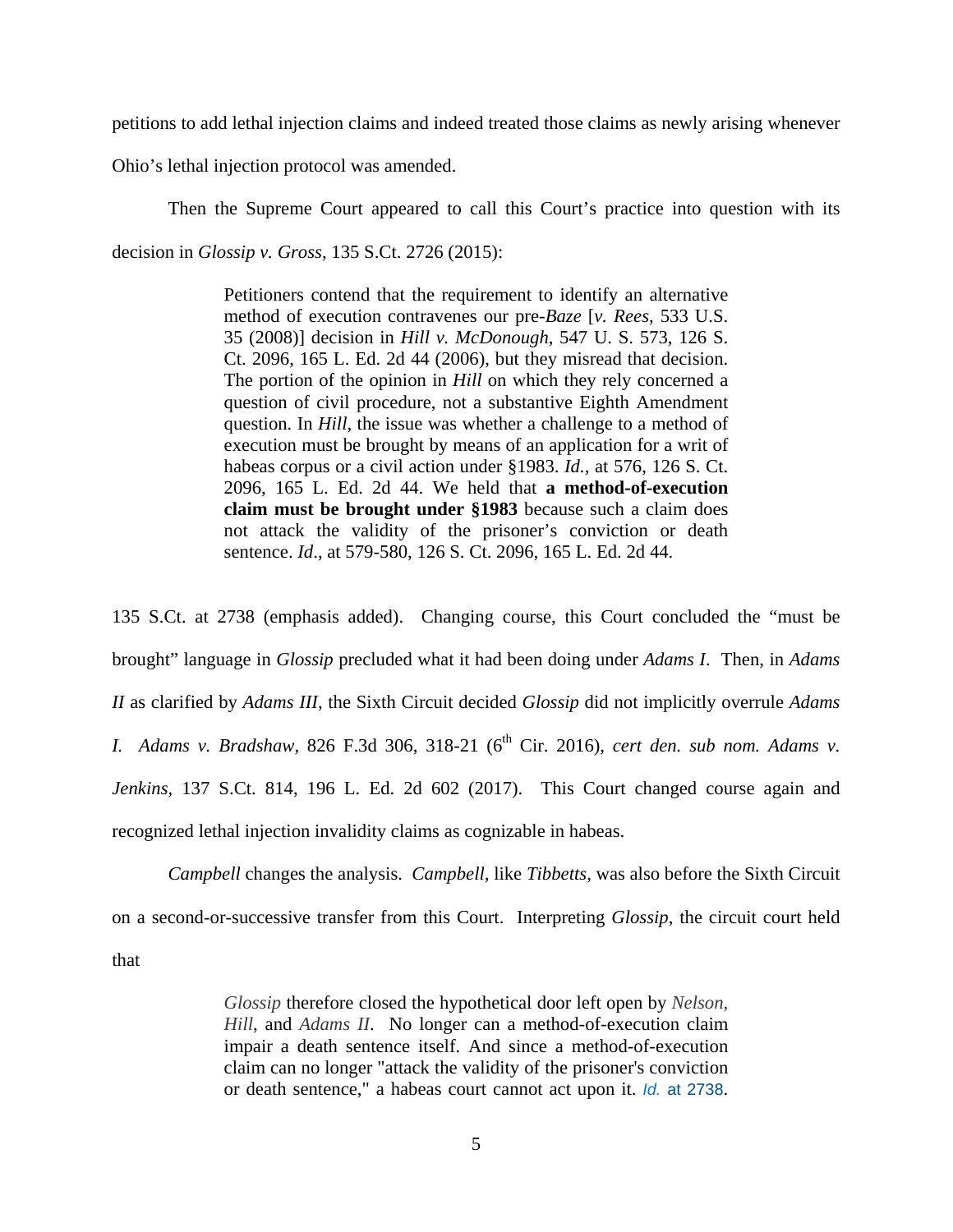Thus, the *Glossip* Court necessarily barred all habeas petitions challenging "a particular application of a particular protocol to a particular person" as unconstitutionally painful. *In re Tibbetts*, 869 F.3d 403, 406 (6th Cir. 2017). These challenges are properly remedied by an injunction prohibiting the state from *taking certain actions*, rather than a writ of habeas corpus that vacates the sentence entirely.

*Campbell* at \*11-12 (emphasis in original). The *Campbell* court noted the language in *Adams III* on which capital petitioners and this Court have relied to justify pleading lethal-injectioninvalidity claims in habeas and declared that language to be non-binding dictum. *Id.* at \*15. It concluded further:

> [T]o the extent that *Adams III* purported to permit *Baze*-style habeas claims that refuse to concede the possibility of an acceptable means of execution, it is not controlling. Since *Glossip*'s holding directly addressed that question, it *is* binding on us, and we follow it today. In doing so, we do not intend to diminish the importance or correctness of the holding in *Adams II* that § 1983 and habeas are not mutually exclusive *as a per se rule*. All *Baze* and *Glossip* require is that— in the peculiar context of method-ofexecution claims—the death-row inmate must proceed under § 1983.

*Campbell, supra*, at \*15.

In allowing Grounds Twenty-Four, Twenty-Five, Twenty-Six, and Twenty-Seven to be added to the Petition, this Court was attempting to follow *Adams III* faithfully*.* Because *Adams III* was written to clarify *Adams II* at the request of one of the parties, this Court assumes the added language in *Adams III* was carefully chosen. Moore's Federal Practice notes, however, that "it is not always clear what the holding is in a particular case" because "[h]oldings may be given broad or narrow interpretations." 18 James Wm. Moore et al., Moore's Federal Practice §134.03[2] (3d ed. 1999). Even language that is dictum may be carefully chosen. In any event, if the relevant language in *Adams III* does not bind or no longer binds subsequent Sixth Circuit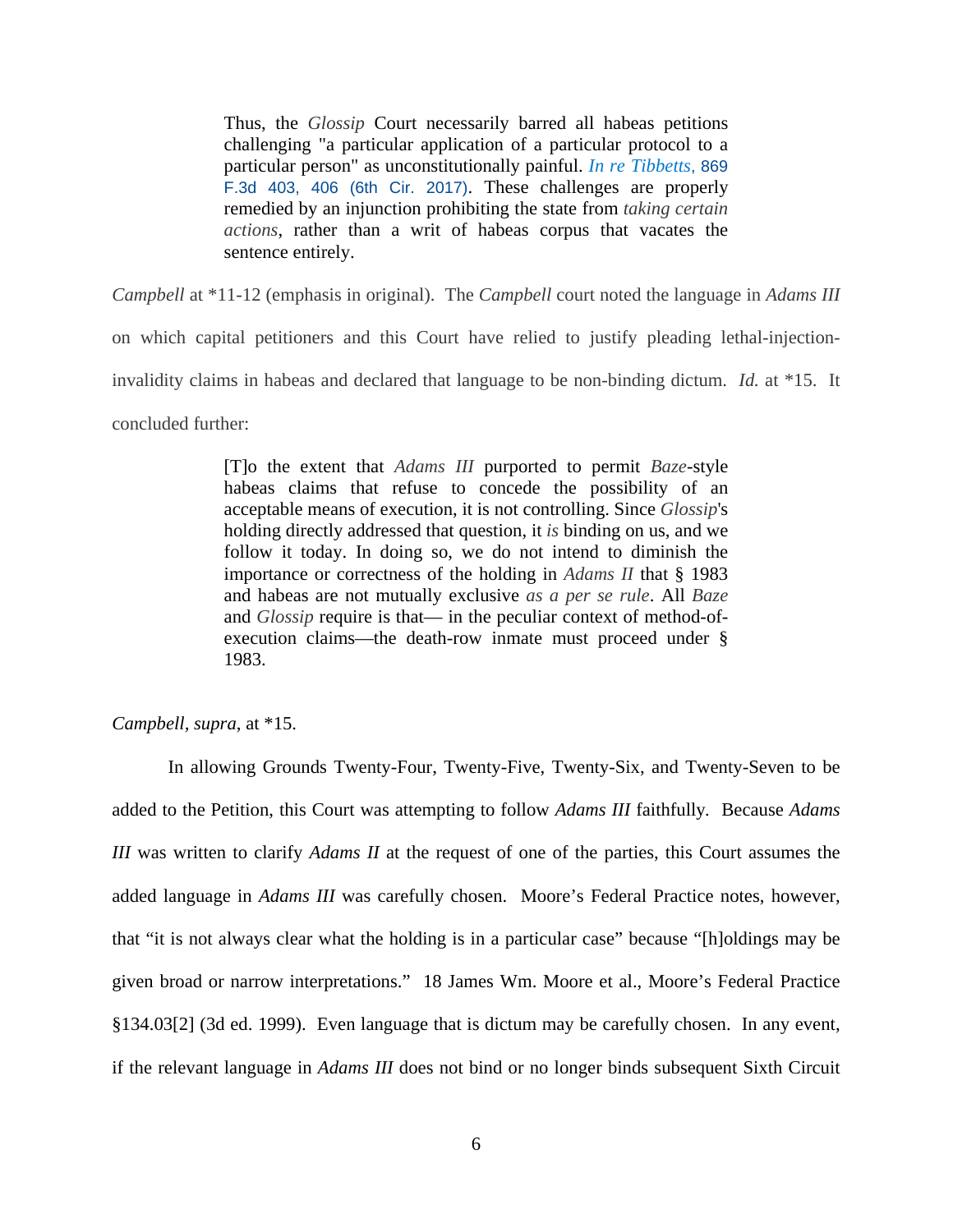panels, it does not bind this Court. *Campbell* does, particularly because it interprets the language the Supreme Court used in *Glossip*: "a method-of-execution claim must be brought under §1983."

Chinn concludes this portion of his argument by stating, "This Court should conclude that rulings of this nature [i.e., on the second-or-successive question under 28 U.S.C. § 2244(b)] have limited precedential value with respect to the merits of the petitioner's underlying claims." (ECF No. 183, PageID 10245). This argument parallels arguments the petitioners' bar has made on the second-or-successive question in this Court which suggest we find second-in-time petitions are not second-or-successive and retain jurisdiction, deciding the claims on the merits. As the undersigned has pointed out before, this approach creates a significant risk that the Court will waste large amounts of time deciding issues over which the Sixth Circuit may eventually decide it had no jurisdiction. The cost of that risk is borne entirely by the Court (in wasted time) and the State (in delay) and not by petitioners, on whom delay imposes no cost at all. When a published decision of the Sixth Circuit speaks directly to an issue which has bedeviled the district courts since *Adams I*, it should be read as having the precedential effect its authors apparently intended. It is usually a vain hope for the district courts to wait for *en banc* or certiorari clarification.<sup>3</sup>

The Magistrate Judge has already applied this understanding of *Campbell* in *Bays v. Warden*, No. 3:08-cv-076, 2017 U.S. Dist. LEXIS 183511 (S.D. Ohio Nov. 6, 2017).

Chinn's last argument is that *Campbell* does not apply to his Twenty-Seventh Ground for Relief which reads:

> **TWENTY-SEVENTH GROUND FOR RELIEF:** The State of Ohio cannot constitutionally execute Petitioner because Ohio's violations of federal law constitute a fundamental defect in the execution process, and the only manner of execution available for

<u>.</u>

<sup>3</sup> This Court waited many months in many cases for a clarification of *Glossip* on certiorari in *Adams III* . It never came. See *Adams v. Jenkins*, 2017 U.S. LEXIS 766 (U.S., Jan. 17, 2017), denying certiorari in *Adams III*.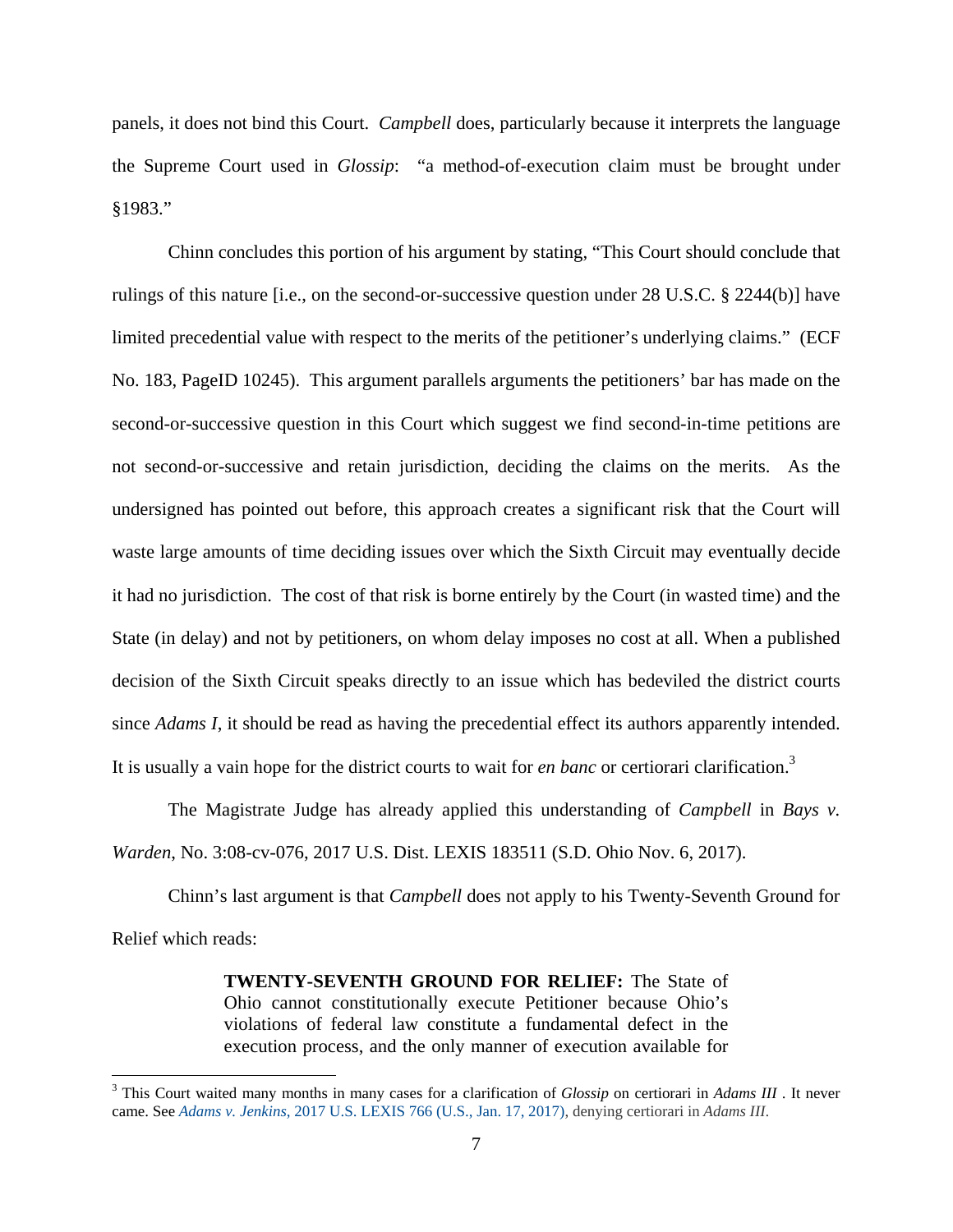execution depends on state execution laws that are preempted by federal law.

A. DRC's actions in obtaining execution drugs, its import, purchase, possession, dispensing, distribution and/or administration (and any other terms of art under the CSA) of those drugs violate the CSA.

B. DRC's actions in obtaining execution drugs, its import, purchase, possession, dispensing, distribution and/or administration (and any other terms of art under the FDCA) of those drugs contravene the FDCA because those drugs used in an execution are unapproved drugs and/or misbranded drugs and/or constitute unapproved Investigational New Drugs.

C. DRC's actions in obtaining compounded controlled substances for use as execution drugs, its import, purchase, possession, dispensing, distribution and/or administrations (and any other terms of art under the CSA or FDCA) of those drugs violate federal law.

D. The violations of federal statutory law committed by the State of Ohio will amount to a fundamental defect in the execution process warranting habeas corpus relief.

(ECF No. 155-1, PageID 9946-47.)

This is not an Eighth Amendment claim, Chinn says, but a statutory claim, and *Campbell* 

speaks only to claims based on the Eighth Amendment (Response, ECF No. 183, PageID 10245-

47).

 In its prior Order allowing amendment to add this claim, neither the Court nor the parties analyzed it separately from the Eighth Amendment claims. Over the Warden's objections, the Court found it fit within the "cognizability window" recognized in *Adams III* (ECF No. 160, PageID 10097).

 In the *Campbell* case itself in this Court Petitioner Campbell sought to plead as a Fourth Ground for Relief a claim which is a verbatim copy of Chinn's Twenty-Seventh Ground for Relief (See Case No. 2:15-cv-1702, ECF No. 47-1, PageID 822). Thus a claim identical to Chinn's was before the Sixth Circuit when it decided *Campbell*; it was among the "current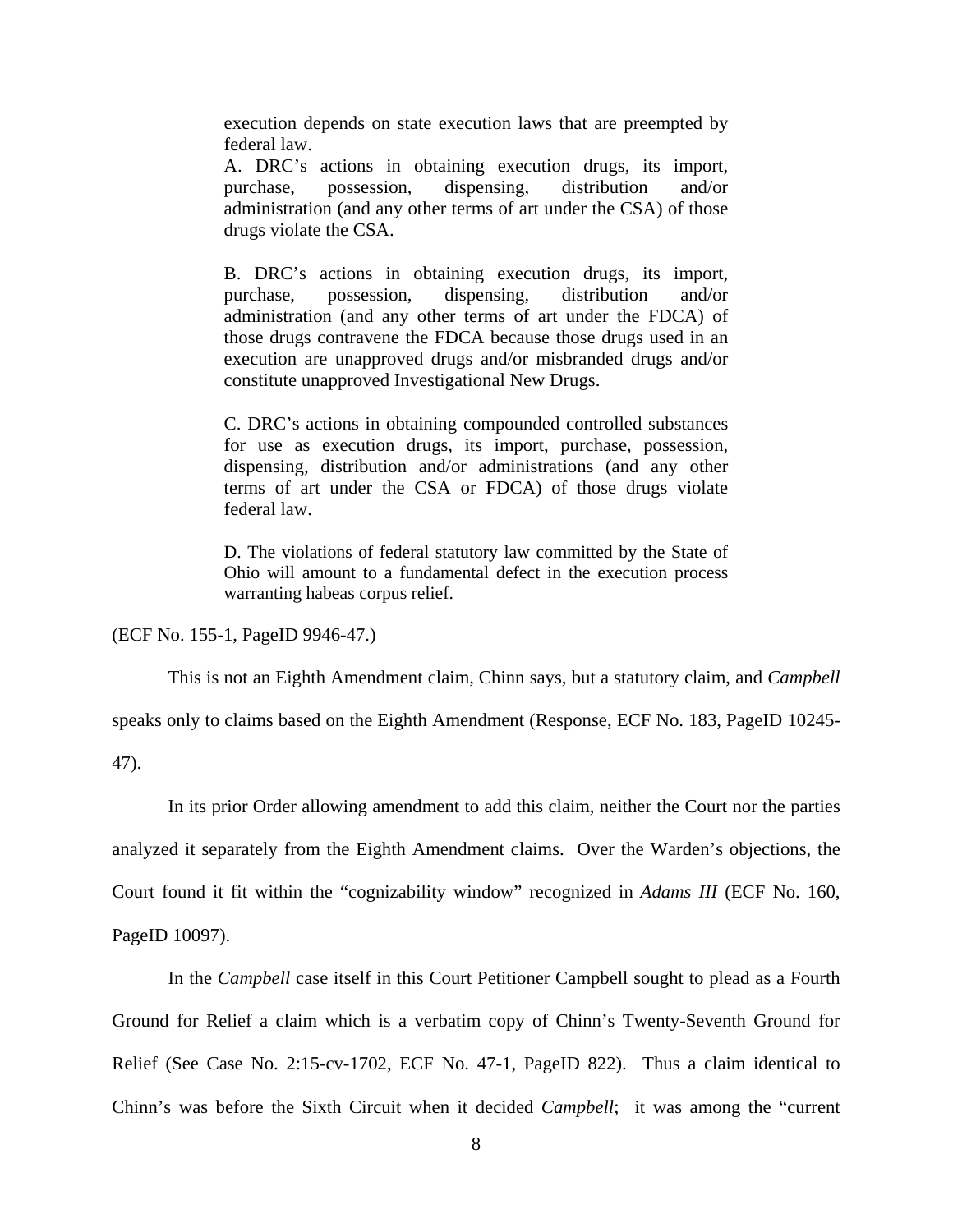claims" referred to by the circuit court in its decision. *Campbell* at \*5. As to all of those claims, the circuit court wrote:

> We simply hold that, on these facts, Campbell has not presented any new habeas claims that (if meritorious) would require us to vacate his death sentence. As we noted in rejecting Campbell's first argument—even if we were to agree with Campbell on the substance here, Ohio would still be permitted to execute him. The proper method for Campbell to bring these claims is in a § 1983 action under Baze—as he has done in the district court. See In re Ohio Execution Protocol Litig. if he prevails on the merits, the district court will enjoin Ohio officials from executing Campbell by lethal injection. Again, his claim is newly ripe, but he is here attempting to seek relief in the wrong forum.

*Campbell* at \*19-20. If Campbell's proposed Fourth Ground for Relief did not state a claim cognizable in habeas, then neither does Chinn's identically worded Twenty-Seventh Ground.

 Chinn, like Campbell, is a party to *In re: Ohio Execution Protocol Litig*., Case No. 2:11 cv-1016, and has pleaded parallel claims in the Fourth Amended Omnibus Complaint. (See ECF No. 1252, PageID 45852-60, in that case, particularly the Thirtieth Cause of Action under the Due Process Clause and the Thirty-First Cause of Action under the Equal Protection Clause.)

#### **Claims Under** *Hurst*

 Petitioner also previously moved to amend to add claims under *Hurst v. Florida,* 136 S. Ct. 616 (2016)(ECF No. 145). The Magistrate Judge denied that Motion (ECF No. 148). Petitioner objected (ECF No. 153) and Chief Judge Sargus recommi9ttd the matter (ECF No. 154). In a Supplemental Memorandum Opinion, the Magistrate Judge adhered to his decision that *Hurst* does not apply retroactively (ECF No. 159). Chinn objected (ECF No. 164) and Chief Judge Sargus again recommitted the matter (ECF No. 166). The Second Supplemental Report